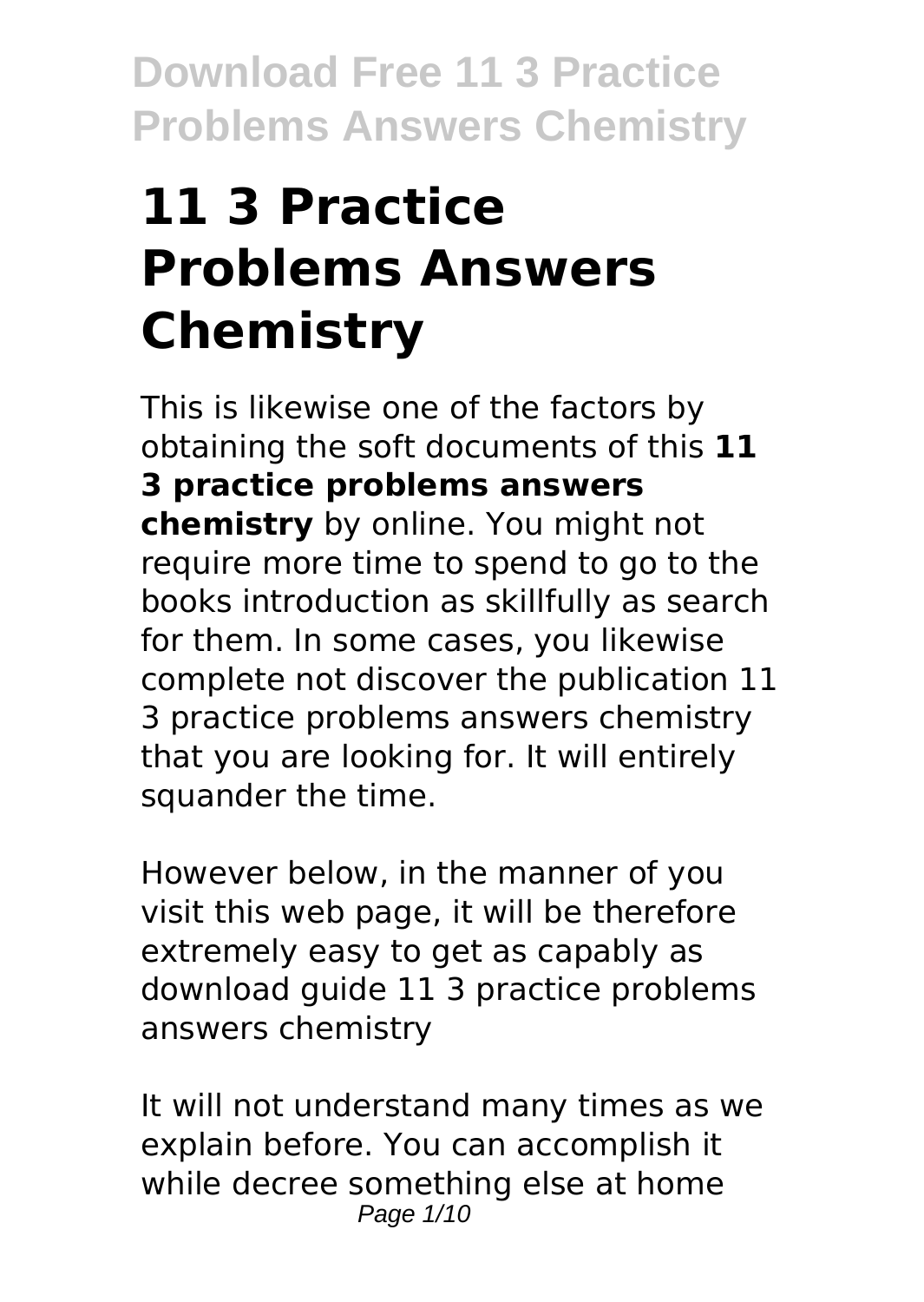and even in your workplace. hence easy! So, are you question? Just exercise just what we have enough money under as capably as review **11 3 practice problems answers chemistry** what you bearing in mind to read!

Services are book available in the USA and worldwide and we are one of the most experienced book distribution companies in Canada, We offer a fast, flexible and effective book distribution service stretching across the USA & Continental Europe to Scandinavia, the Baltics and Eastern Europe. Our services also extend to South Africa, the Middle East, India and S. E. Asia

#### **11 3 Practice Problems Answers**

Sign in. AE 11-3 Practice Problems Answers 15-16.pdf - Google Drive. Sign in

### **AE 11-3 Practice Problems Answers 15-16.pdf - Google Drive**

Jefferson Township High School Science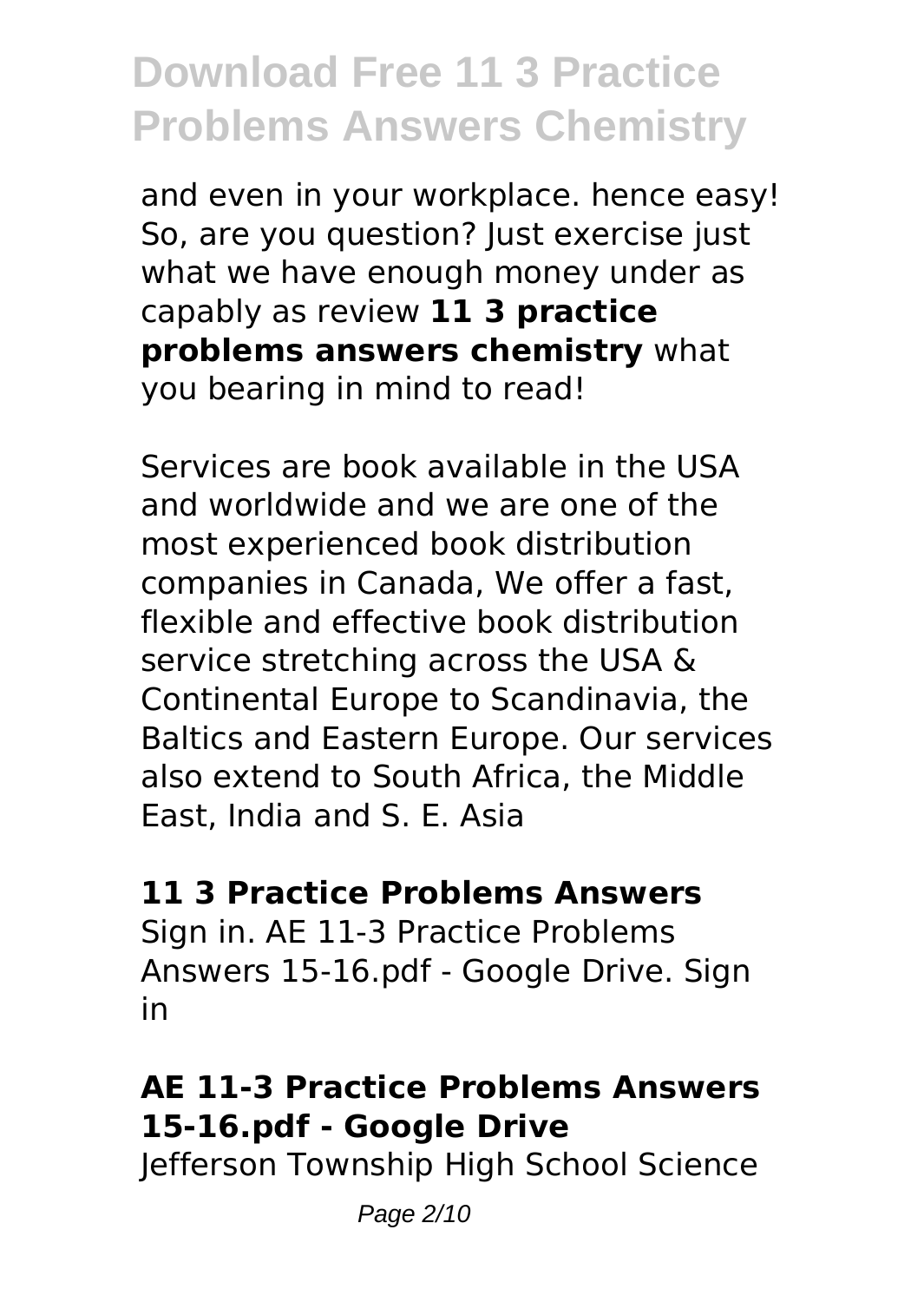Department. 11-3 Practice Problems Answer key. February 1st, 2013 | Author: kkula

#### **11-3 Practice Problems Answer key**

Chapter 11.3 Practice Problems EXPECTED SKILLS: Know how to compute the dot product of two vectors. Be able to use the dot product to nd the angle between two vectors; and, in particular, be able to determine if two vectors are orthogonal. Know how to compute the direction cosines of a vector. Be able to decompose vectors into orthogonal ...

#### **Chapter 11.3 Practice Problems - Drexel University**

11-3 Practice Problems. · 1.. Identify the limiting reactant when 1.22 g of 0 2 reacts with 1.05 g of H2 to produce water. . 2. Identify the limiting reactant when 4.68 ...

### **Chemistry 11-3 Practice Problems Continued Answer Key**

Page 3/10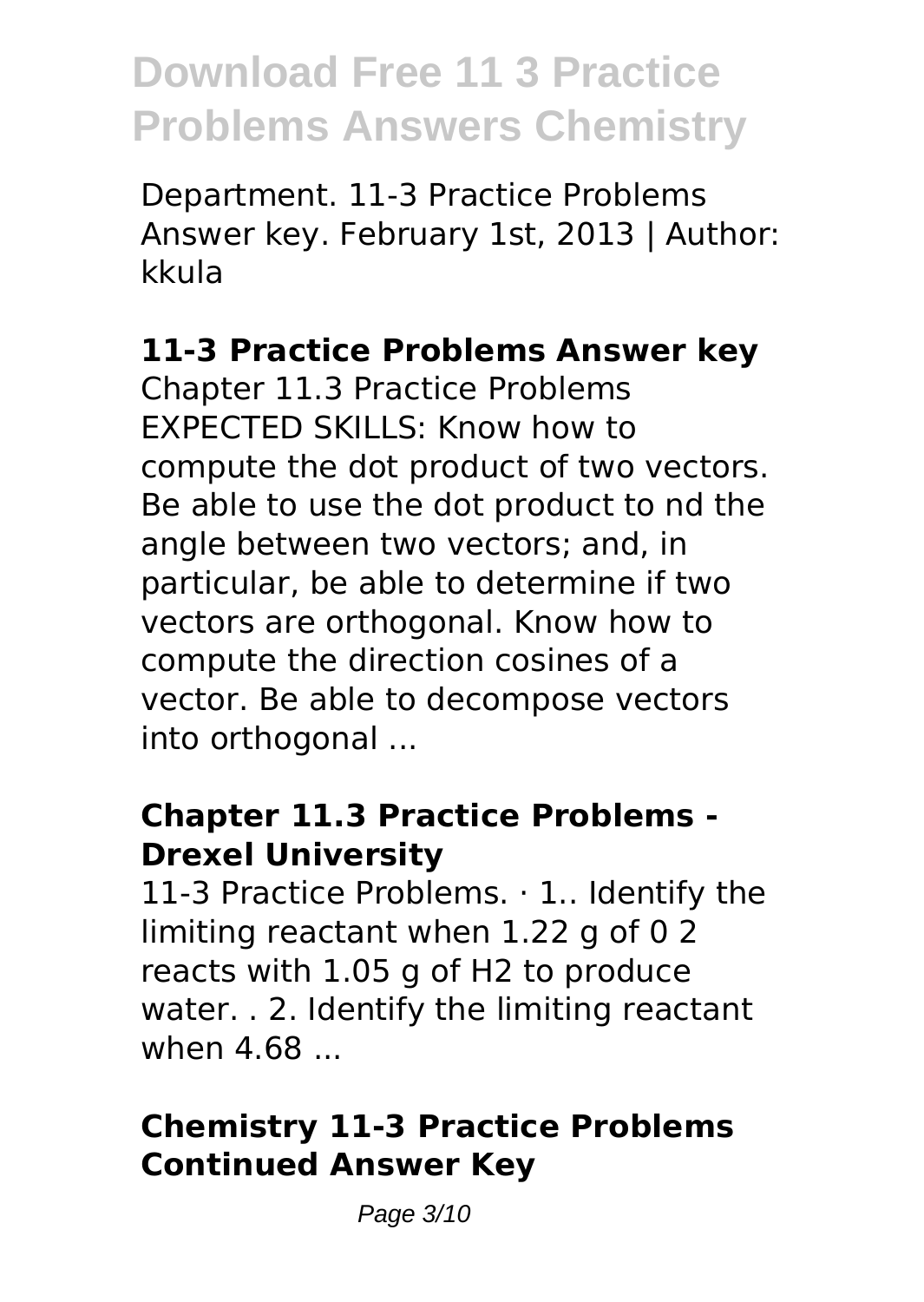My AP Calendar 11-3 practice problems continued chemistry answers with work. I am no longer be teaching AP Chemistry. I handing the course off to a colleague in Fall 2017, but I am leaving the calendar from my last year of teaching the subject here as a resource for teachers interested in pacing for the course 11-3 practice problems continued chemistry answers with work.

### **11-3 Practice Problems Continued Chemistry Answers With Work**

Video for lesson 11-3: Areas of trapezoids. Notes for lesson 11-2 and 11-3. Practice worksheet for lessons 11-2 and 11-3 . Answer Key for 11-2 and 11-3. Video for lesson 11-4: Areas of regular polygons. Notes for lesson 11-4. Practice worksheet for lesson 11-4 . Answer Key for Lesson 11-4. Video for lesson 11-5: Circumference of circles. Video ...

#### **Boyd\_Geometry: Answer Key for 11-2 and 11-3**

Page 4/10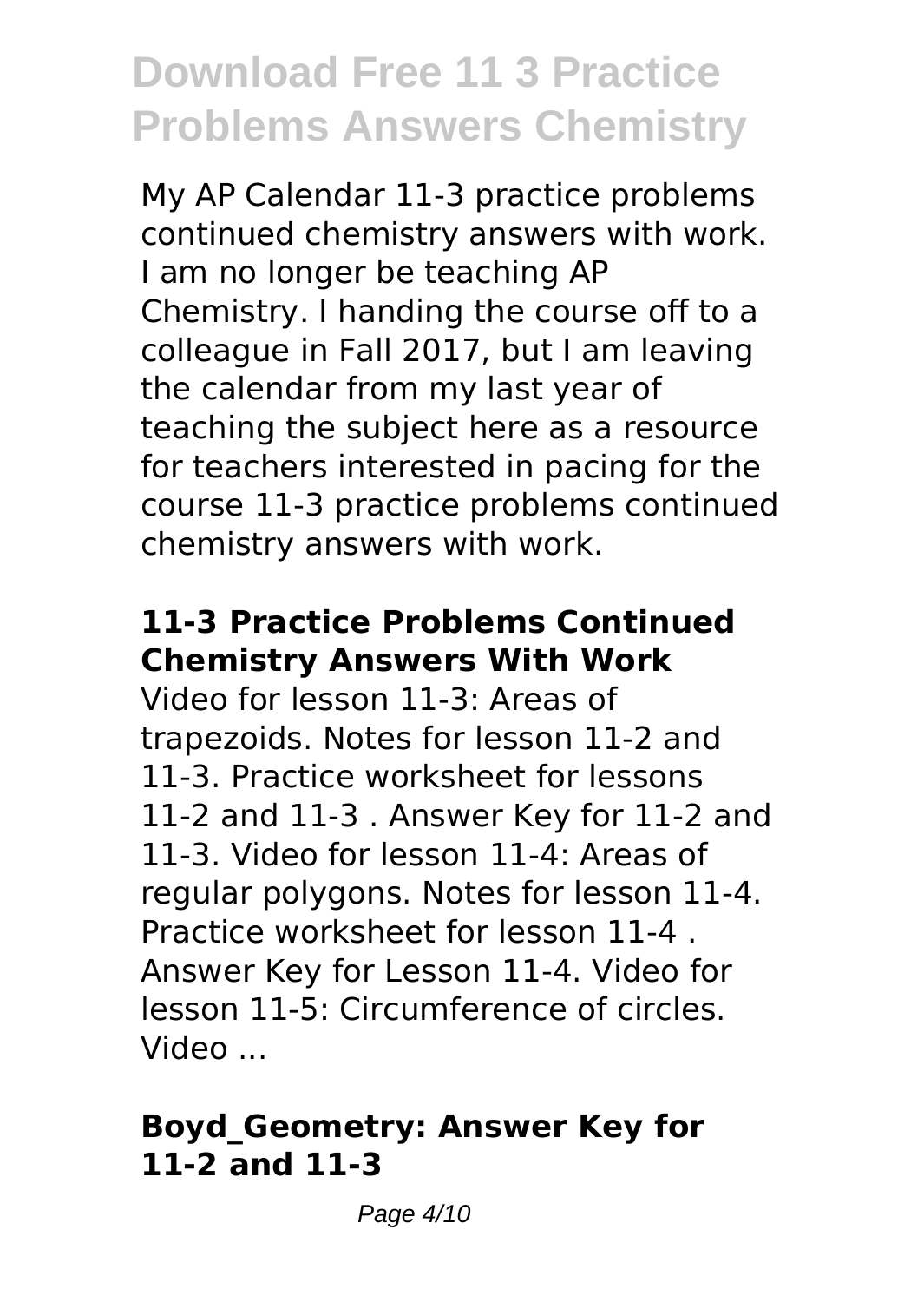For the compounds i) SiS 2, ii) PI 3, iii) SCl 2, and iv) CH 2 PH a) draw the Lewis dot structure, b) determine the hybridization of the central atom(s), c) determine the EGA around the central atom(s), d) determine the MG around the central atom(s), e) determine the bond angles in the molecule, f) determine if the molecule is polar or nonpolar

### **3.11 Practice Problems - Chemistry LibreTexts**

Tomorrow's answer's today! Find correct step-by-step solutions for ALL your homework for FREE!

### **Big Ideas Textbooks :: Homework Help and Answers :: Slader**

width:height ratio is 5:3. Problem 2 In one version of a trail mix, there are 3 cups of peanuts mixed with 2 cups of raisins. In another version of trail mix, there are 4.5 cups of peanuts mixed with 3 cups of raisins. Are the ratios equivalent for the two mixes? Explain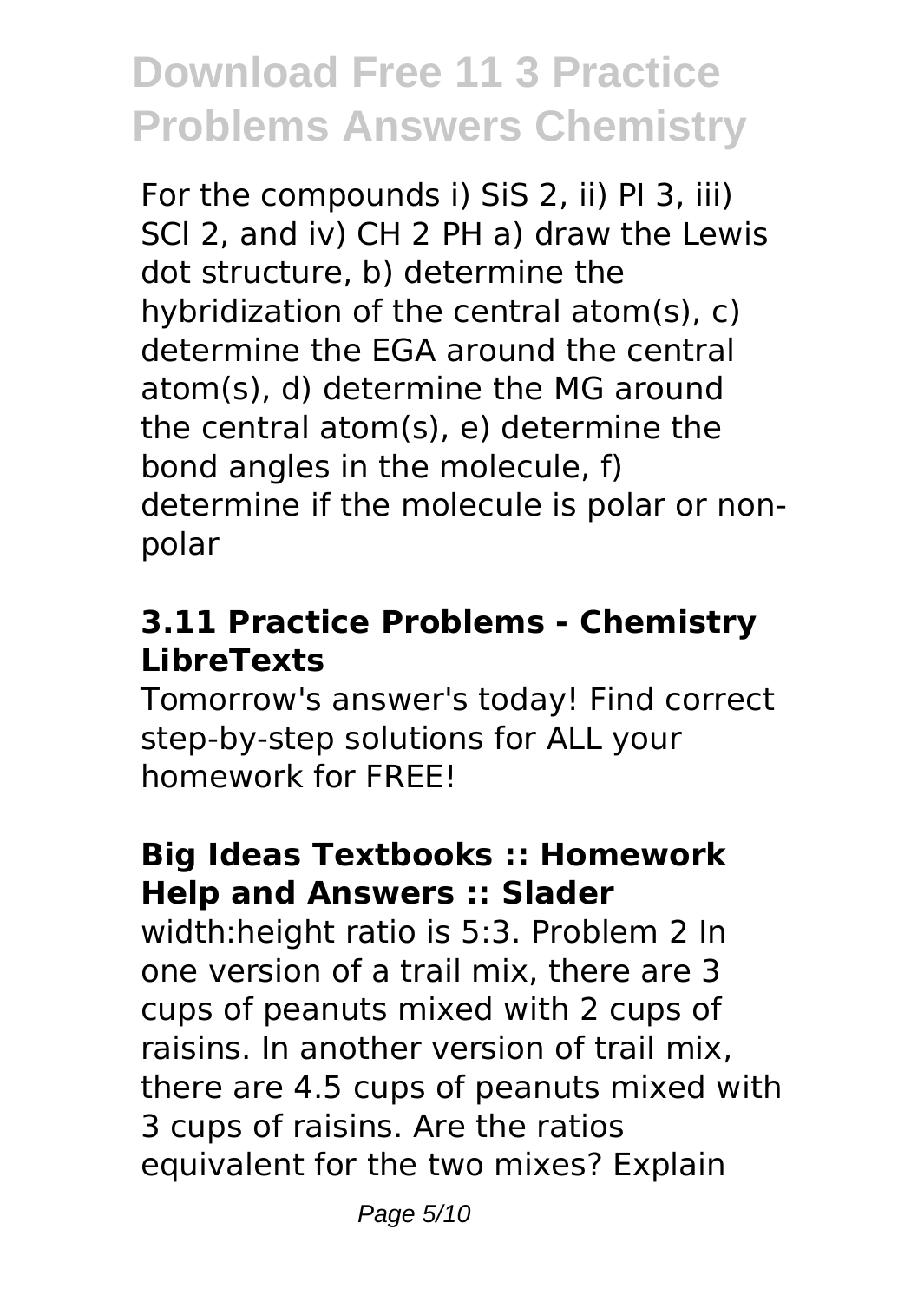your reasoning. Solution Yes, since 3 times 1.5 is 4 and 2 times 1.5 is 3 ...

#### **Grade 7, Unit 2 Practice Problems - Open Up Resources**

3 22.50 1 7.50 5 37.50 8 60 Problem 6 (from Unit 2, Lesson 9) Light travels about 180 million kilometers in 10 minutes. How far does it travel in 1 minute? How far does it travel in 1 second? Show your reasoning. Solution Light travels about 18 million km in 1 minute. , so light travels about 300,000 km in one second. Lesson 3 Problem 1 (from ...

#### **Grade 6, Unit 3 Practice Problems - Open Up Resources**

Practice Problems: Limiting Reagents. Take the reaction: NH  $3 + 0.2$  NO  $+$  H 2 O. In an experiment, 3.25 g of NH 3 are allowed to react with 3.50 g of O 2. Hint. a. Which reactant is the limiting reagent? b. How many grams of NO are formed?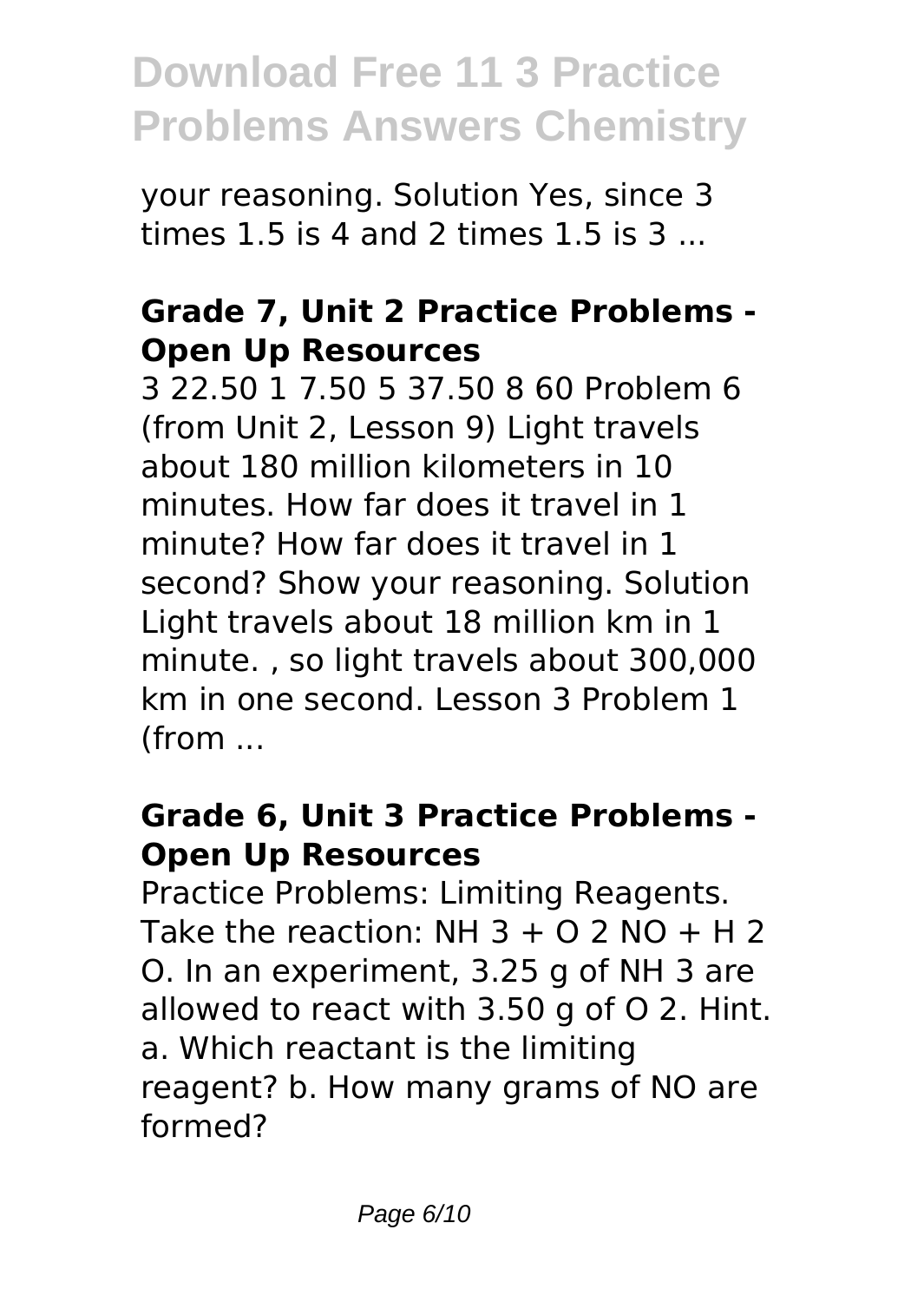#### **Limiting Reagents Practice Problems**

Physics 11 Friction Practice Problems 1. A 20 kg box is being pulled across a floor by a horizontal rope. The tension in the rope is 99 Newtons. The coefficient of friction is 0.25. What is the force of friction on the box? What is the acceleration of the box? 2. John is pushing (horizontally) on a 100 kg bench with a force of 380 Newtons.

#### **Physics 11 Friction Practice Problems - VSB Moodle Courses**

11-3 Practice Problems 1. Identify the limiting reactant when 1.22 g of O 2 reacts with 1.05 g of H 2 to produce water. 2. Identify the limiting reactant when 4.68 g of Fe reacts with 2.88 g of sulfur to produce FeS. 3. Identify the limiting reactant when 5.87 g of Mg(OH) 2 reacts with 12.84 g of HCl to form MgCl 2 and water. 4.

#### **11-3-Problems-2 - 11-3 Practice Problems 1 Identify the ...**

Page 7/10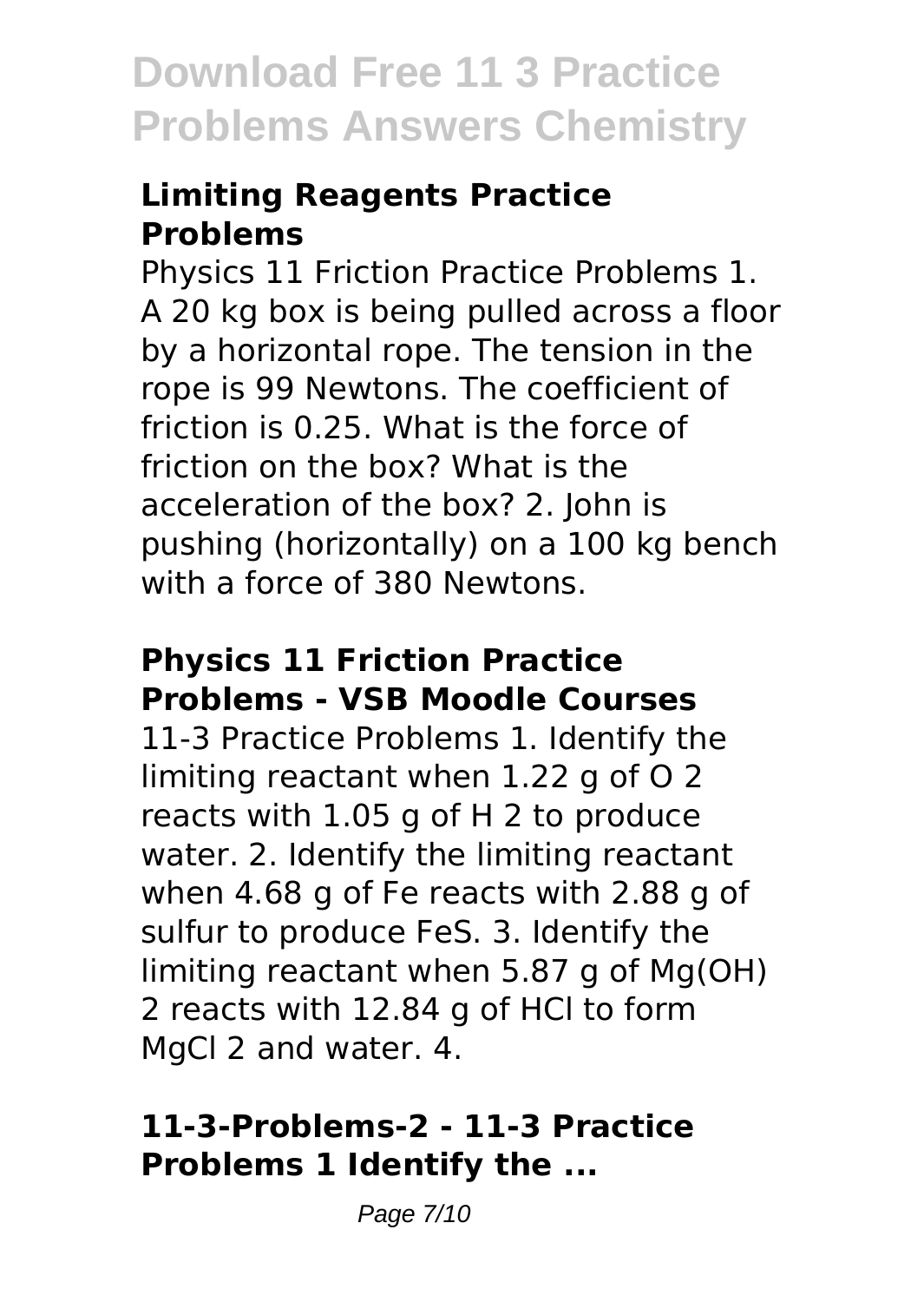Question: Practice Problem 11.11a Identify Reagents That Can Be Used To Achieve Each Of The Following Transformations. сн. CH3 CH3 B Br CH3 нс HEC CHE сн. A с не CHE H₂C CH, Step A: Step B: Step C:

#### **Solved: Practice Problem 11.11a Identify Reagents That Can ...**

Kinematic equations relate the variables of motion to one another. Each equation contains four variables. The variables include acceleration (a), time (t), displacement (d), final velocity (vf), and initial velocity (vi). If values of three variables are known, then the others can be calculated using the equations. This page demonstrates the process with 20 sample problems and accompanying ...

#### **Kinematic Equations: Sample Problems and Solutions**

Unit Practice Problem Answers Additional Practice Problem Answers 14 1) tenths 2) hundredths 3) thousandths 1) tenths 2) hundredths 3) thousandths 4) ten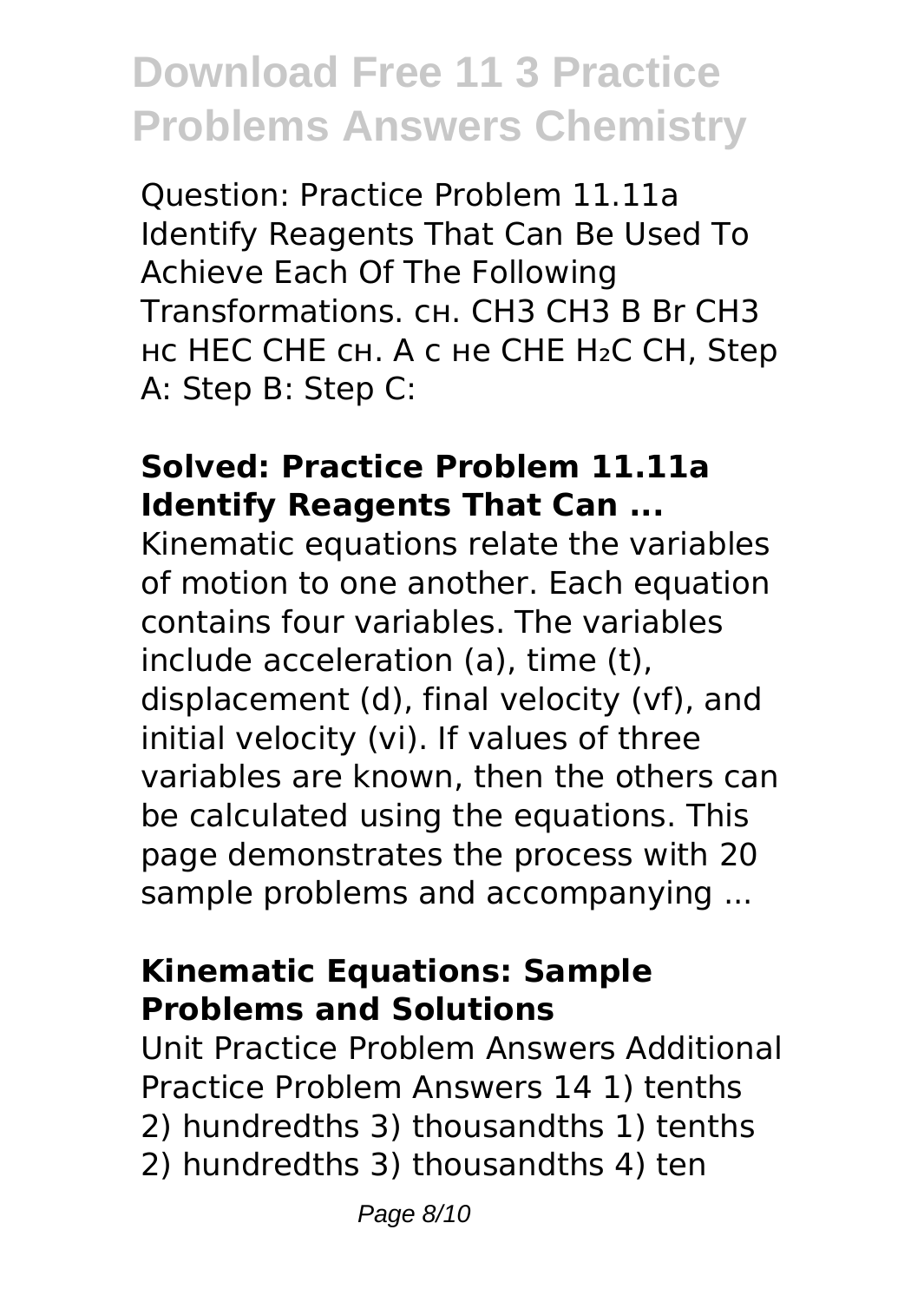thousandths 5) hundred thousandths 4) ten thousandths 5) hundred thousandths 6) millionths 7) four-tenths 8) forty-three hundredths 6) millionths 7) six-tenths 8) sixty-three hundredths

### **8QEB@**

Answer Keys Wednesday 3/11 Table quiz: coordinate proofs No hw Tuesday 3/10 Coordinate Proof graded assignment Monday 3/9 More Coordinate Proofs (traps) HW: complete 4 practice problems Answer key Friday 3/6 Coordinate Proofs HW: complete both sides of wkst Answer Key Thursday 3/5 Review of Quad Properties Intro to coordinate proofs Quad properties

#### **Honors Geometry - Weebly**

Practice Problem 11.23 Part 1 Using acetylene as your only source of carbon atoms, design a synthesis of cis-3-decene: The transformation above can be performed with some combination of the reagents listed below. Give the necessary reagents in